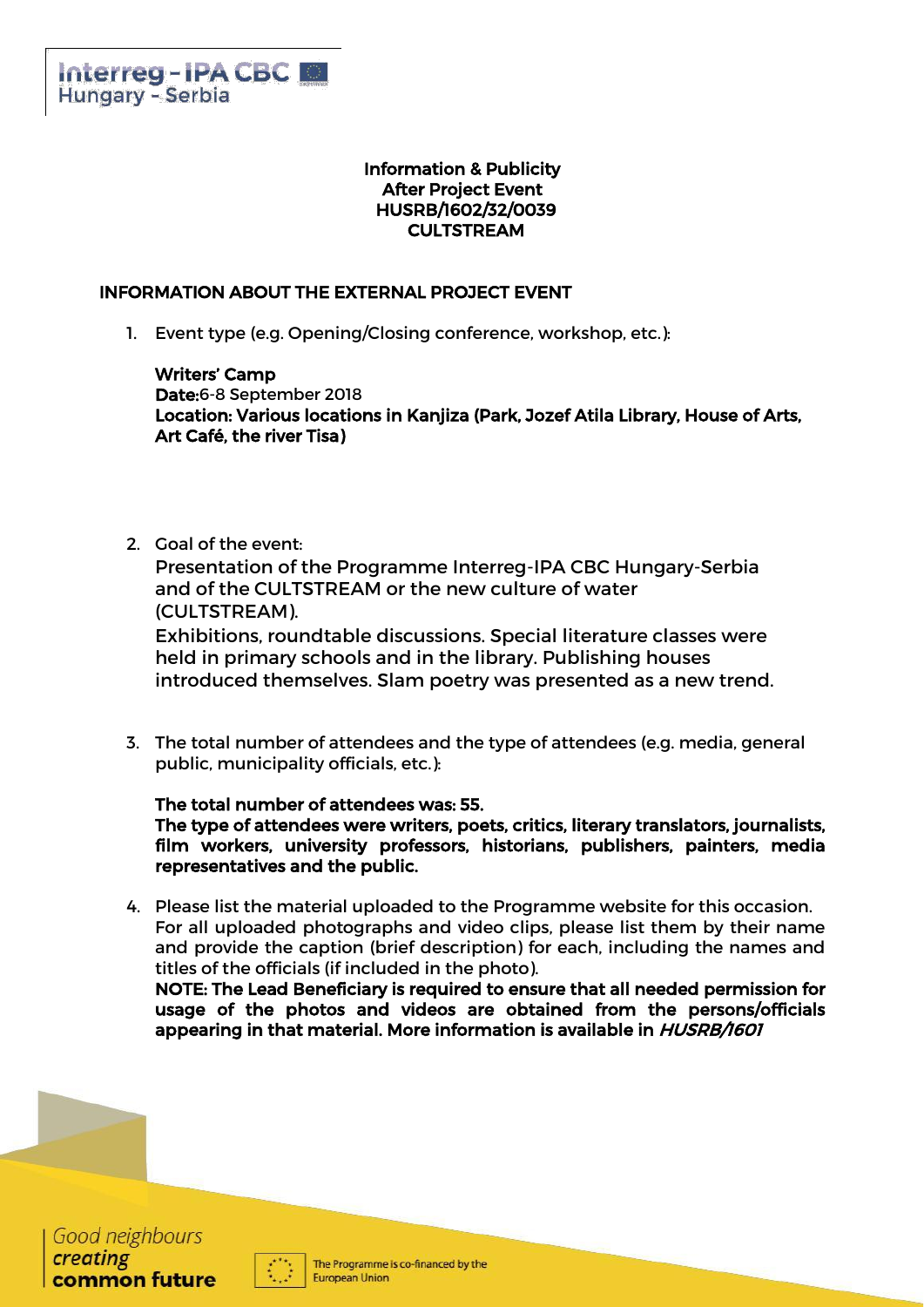### Guidelines for Implementation of Information and Publicity Measures for Projects.

Uploaded print and online media articles including the names and titles of the officials (if included in the photo):

1. Scanned article from daily newspaper Magyar Szó - Promotion of the CULTSTREAM, Writer camp, with dates and thematics.

2. Scanned article from daily newspaper Dnevnik - Promotion of the CULTSTREAM, Writer camp, with dates and thematics.

## Links of TV coverage clips:

- 1. Pannon RTV, Subotica: [https://pannonrtv.com/rovatok/kultura/tolnai-otto](https://pannonrtv.com/rovatok/kultura/tolnai-otto-lesz-magyarkanizsai-irotabor-diszvendege)[lesz-magyarkanizsai-irotabor-diszvendege](https://pannonrtv.com/rovatok/kultura/tolnai-otto-lesz-magyarkanizsai-irotabor-diszvendege)
- 2. Pannon RTV, Subotica: [https://pannonrtv.com/rovatok/kultura/elkezdodott](https://pannonrtv.com/rovatok/kultura/elkezdodott-kanizsai-irotabor)[kanizsai-irotabor](https://pannonrtv.com/rovatok/kultura/elkezdodott-kanizsai-irotabor)
- 3. Pannon RTV, Subotica: [https://pannonrtv.com/rovatok/kultura/gobby](https://pannonrtv.com/rovatok/kultura/gobby-feher-gyula-kapta-az-irotabor-vandorkulcsat)[feher-gyula-kapta-az-irotabor-vandorkulcsat](https://pannonrtv.com/rovatok/kultura/gobby-feher-gyula-kapta-az-irotabor-vandorkulcsat)
- 4. Info TV Kanjiza:<https://www.youtube.com/watch?v=erxbltFrSis>
- 5. Info TV Kanjiza:<https://www.youtube.com/watch?v=AeZf73EZroc>
- 6. RTV, Novi Sad: [http://rtv.rs/hu/vajdas%C3%A1g/szombaton-z%C3%A1rul](http://rtv.rs/hu/vajdas%C3%A1g/szombaton-z%C3%A1rul-a-66.-kanizsai-%C3%ADr%C3%B3t%C3%A1bor_948143.html)[a-66.-kanizsai-%C3%ADr%C3%B3t%C3%A1bor\\_948143.html](http://rtv.rs/hu/vajdas%C3%A1g/szombaton-z%C3%A1rul-a-66.-kanizsai-%C3%ADr%C3%B3t%C3%A1bor_948143.html)

### Photographs:

-

- o CULTSTREAM\_20180906\_00 A kiadók bemutatkozása
- o CULTSTREAM\_20180906 \_01 A résztvevők Tolnai Ottólva
- o CULTSTREAM\_20180906\_02 Az Íróportrék kiállítás megnyitója

o CULTSTREAM\_20180906\_03 – Bordás Győző megnyitja az Írótábort o CULTSTREAM\_20180907\_04 – Gobby Fehér Gyula a tanácskozáson o CULTSTREAM\_20180907\_05 – Irodalmi tanácskozás

o CULTSTREAM\_20180907 – 06 – Filmvetítés (Címe: Na veslu prica) o CULTSTREAM\_20180907\_07 – Tolnai Ottó felolvas aSzeméremékszerek című könyvéből

o CULTSTREAM\_20180907\_09 – Tolnai Ottó könyvének bemutatója o CULTSTREAM\_20180908\_08 – Slam poetry a vízről

### 5. Additional notes (if any):